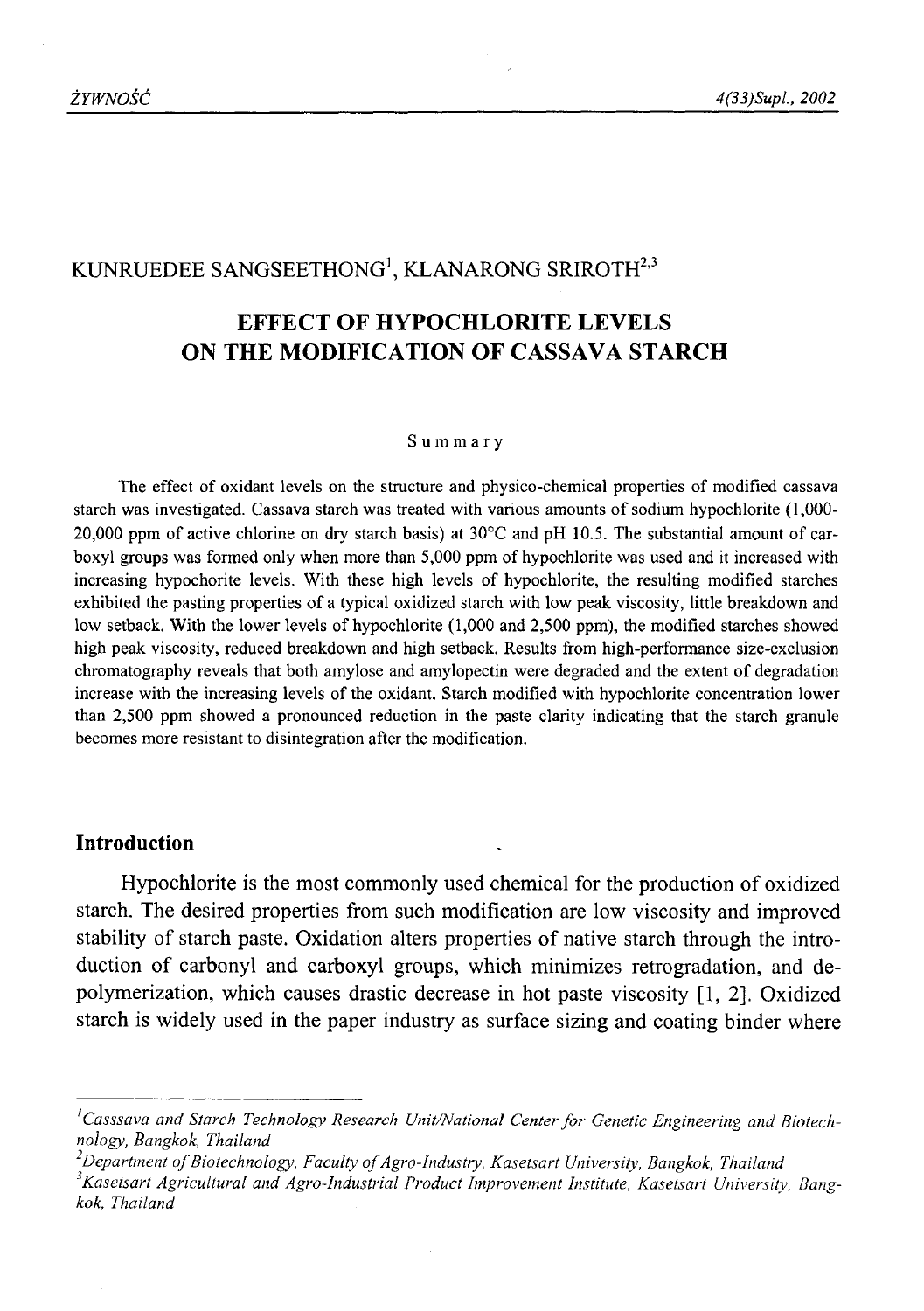low paste viscosity at relatively high starch concentration and viscosity stability of starch paste during storage are most desired.

In addition to pH, temperature, time, starch concentration and starch origin, hypochlorite concentration seems to be an important factor affecting the properties of modified starch. For the production of oxidized starch of commerce, hypochlorite is normally used at relatively high level. The Code of Federal Regulation (CFR) of the U.S. Food and Drug Administration [3], classifies the process of treating starch with sodium hypochorite not to exceed 8,200 ppm as bleaching whereas the process when using higher level of the chemical but not more than 55 ,000 ppm is classified as oxidation. The bleaching process aims to improve whiteness and remove impurities from starch but oxidation intends to alter the rheological properties of starch as previously mentioned. Most studies on hypochlorite modification of starch are pertinent to the oxidation process [4-7]. Very few studies have reported on the effect of low levels of hypochlorite [8-9]. The systematic study covering the range of extremely low and high levels of hypochlorite has not been reported.

The present work aims to study the effect of hypochlorite concentration (1,000- 20.000 ppm of active chlorine, dry starch basis) on the physico-chemical properties of cassava starch.

# **Materials and methods**

## *Materials*

Cassava starch was from Chor Chaiwatana Tapioca Co., Ltd. (Thailand). Sodium hypochlorite was from Carlo Erba Reagenti (Italy). The amount of active chlorine was determined according to Iodometric procedure as described in the Standard Methods [10] prior to used. All other chemicals used were of reagent grade.

## *Preparation of hypochlorite-modified starch*

Cassava starch was modified by sodium hypochlorite as described by Kettlitz and Coppin [9]. A  $40\%$  starch slurry was prepared by adding 750 g of distilled water to 500 g starch (dry basis) and pH was adjusted to 10.5 with 3% NaOH solution. The temperature of the slurry was brought to 30°C and NaOCl was added slowly to the stirred slurry to reach different final concentrations (1,000, 2,500, 5,000, 10,000, 20.000 ppm). After 3 hours, the pH of slurry was adjusted to 6.5 with sodium bisulfite, filtered, washed three times with distilled water and oven dried at  $45^{\circ}$ C.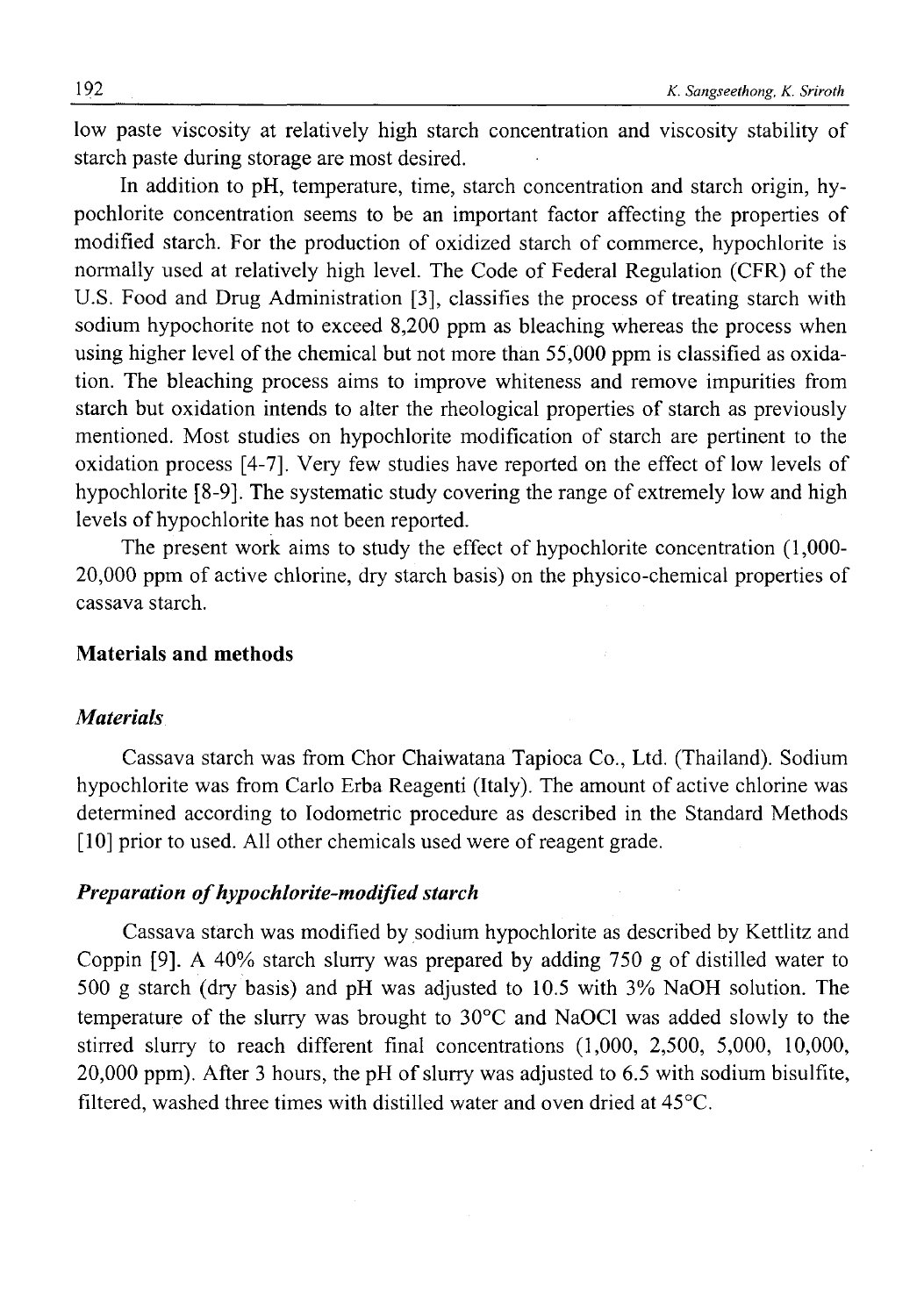## *Determination of carboxyl content*

The carboxyl content of hypochlorite-modified cassava starch was determined by the ISO method [11]. Starch sample  $(5 \text{ g})$  was stirred in 0.1 M HCl for 30 min. The slurry was then filtered and washed with distilled water until free of chloride ions. The filtered cake was transferred to 300 mL water and the starch slurry was heated in a boiling water bath with continuous stirring until gelatinized and continue stirring at that temperature for another 15 min. The hot sample was titrated with 0.1 M NaOH using phenolphthalein as an indicator.

## *Determination of carbonyl content*

The cabonyl content was determined as described by Kuakpetoon and Wang [7]. Starch sample (4 g) was slurried in 100 mL of distilled water. The slurry was gelatinized in a boiling water bath for 20 min, cooled to 40°C, adjusted to pH 3.2 with 0.1 M HC1, and 15 mL of hydroxylamine reagent was added. The flask was stopped and placed in a water bath at 40°C. After 4 hour, the excess hydroxylamine was determined by rapid titration to pH 3.2 with 0.1 M HC1.

## *Pasting properties of starch*

The pasting properties of starch were determined with a Rapid Visco Analyser (RVA-4, Newport Scientific, Australia) using standard program Number 1. The starch sample was 3.00 g (on 14% moisture basis). The starch suspension was held at  $50^{\circ}$ C for 1 min and subsequently heated to 95°C at 12.2°C/min. Holding time at 95°C was 2.5 min. The sample was then cooled to 50°C at 12.2°C/min, and kept at that temperature for 2.1 min. A rotation speed of the paddle was at 160 rpm.

## *Molecualr weight distribution*

The molecular weight distributions of starch samples were determined by High Performance Size Exclusion Chromatography (HPSEC) using one Ultrahydrogel linear and two Ultrahydrogel 120 columns connected in series (Waters Corporation, MS) according to the method of Govindasamy et al. [12].

# *Light transmittance of starch paste*

The light transmittance of a starch paste was determined by the procedure of Lim and Seib  $[13]$ . Starch suspension (1%) was heated in a boiling water bath for 30 min with occasional shaking. After the suspension was cooled to room temperature for 60 min, the percent transmittance was determined at 650 nm.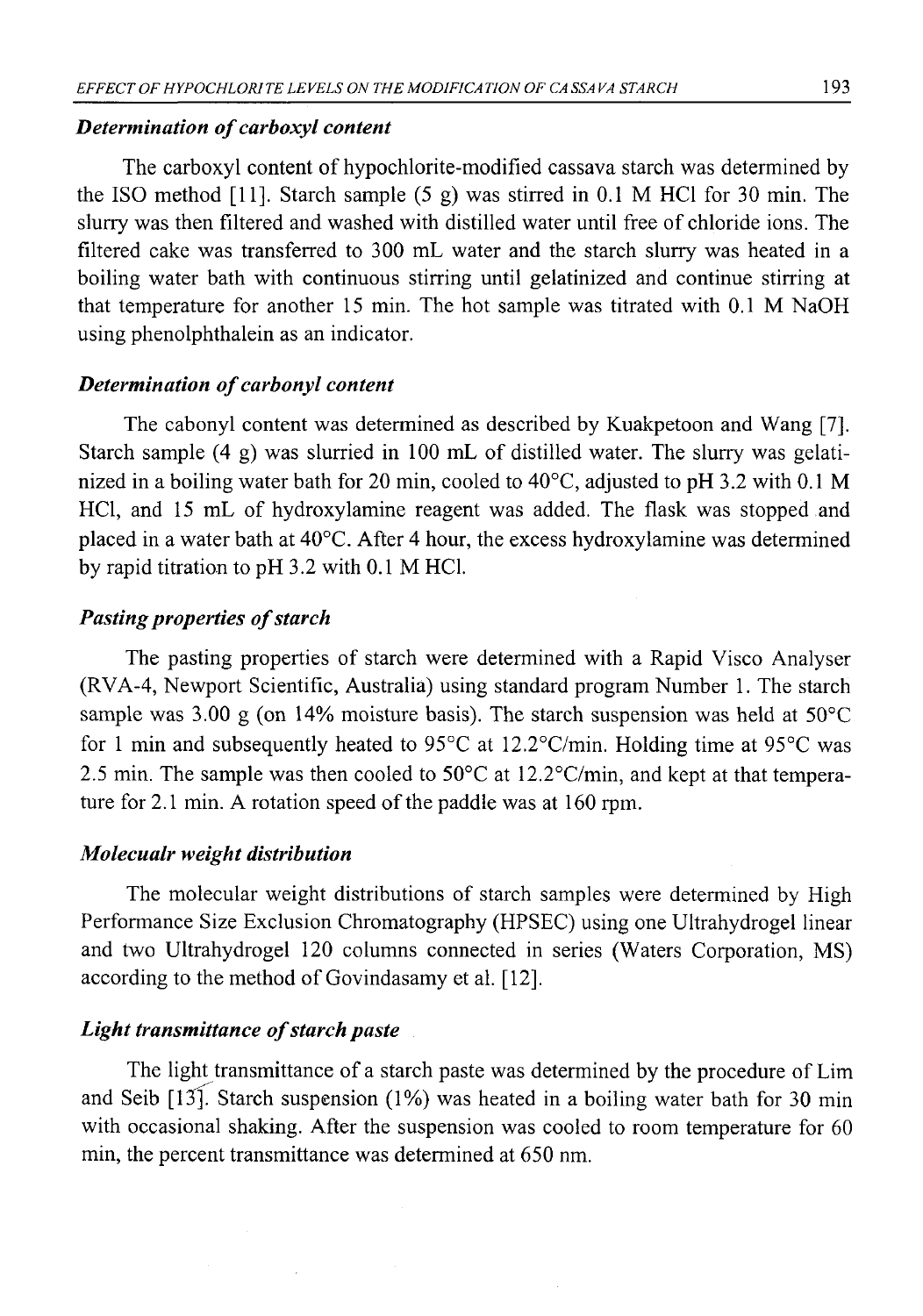# **Results and discussion**

The carboxyl and carbonyl contents of NaOCl-modified cassava starch are presented in Table 1. Carboxyl content increased as the hypochlorite concentration increased whereas the amount of carbonyl groups formed did not show any dependence on the concentration of the oxidant

Table 1

| NaOCl level (ppm) | Carboxyl content (%) | Carbonyl content $(\%)$ |
|-------------------|----------------------|-------------------------|
| 1,000             | 0.005                | 0.08                    |
| 2,500             | 0.005                | 0.13                    |
| 5,000             | 0.03                 | 0.08                    |
| 10,000            | 0.14                 | 0.10                    |
| 20,000            | 0.33                 | 0.06                    |

Carboxyl and carbonyl group contents of NaOCl-modified starch

The pasting profiles of native and modified cassava starches using various NaOCl levels are shown in Figure 1. Native cassava starch is characterized by high peak viscosity with drastic breakdown during a heating cycle followed by low setback during cooling. After modification with hypochlorite in the levels of higher than 5,000 ppm, the modified starch exhibited pasting properties of a typical oxidized starch, which has low peak viscosity, little breakdown and low setback.



Fig. 1. Pasting profiles of native and NaOCl-modified cassava starches determined by a Rapid Visco Analyser. The levels of active chlorine employed in the reaction are labeled on individual curves.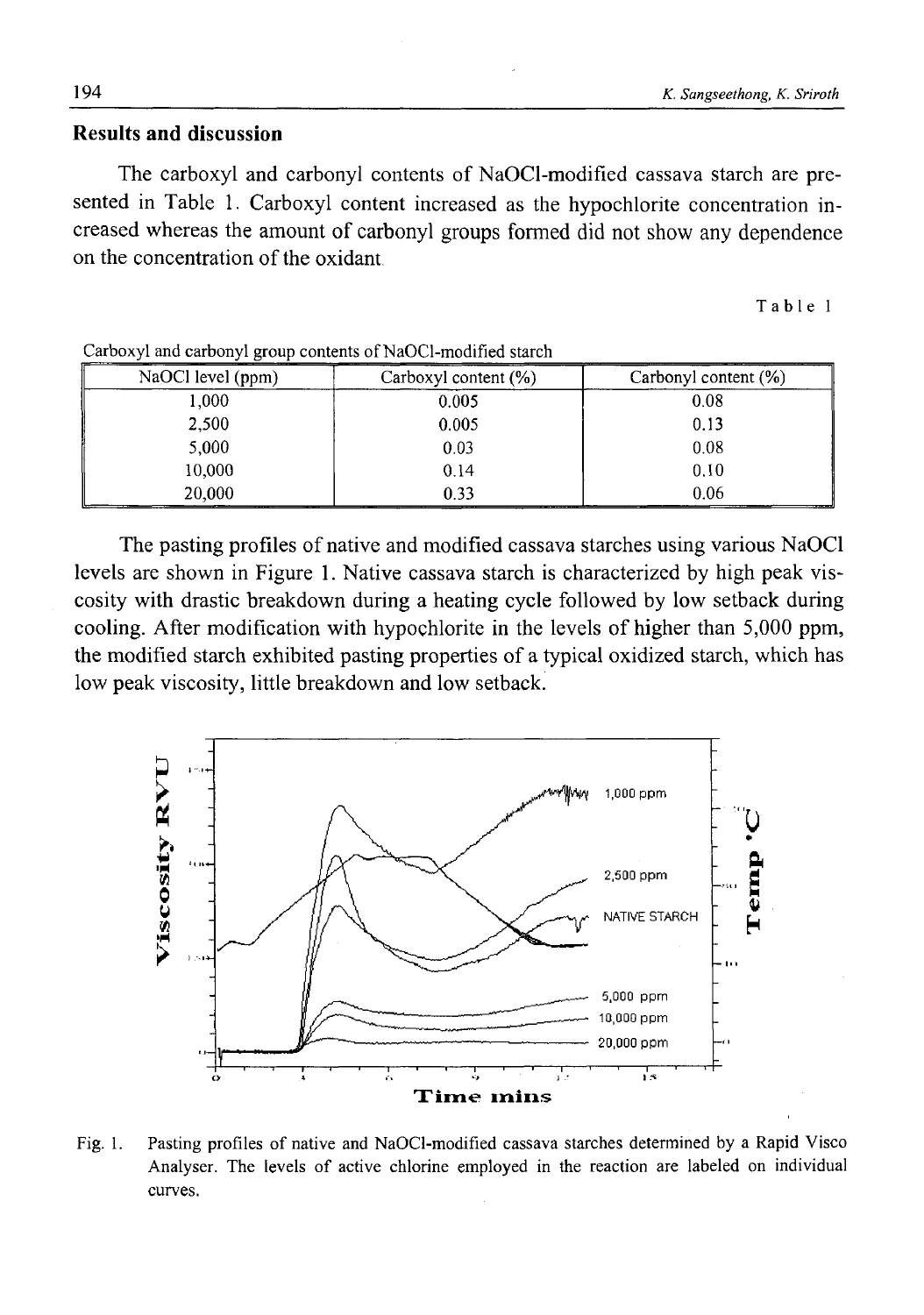The reduction in peak viscosity was due to partial degradation of starch molecules, which caused a decrease in the molecular weight. As a result, starch granules of these modified samples fragmented before reaching maximum swelling. These modified starches also showed relatively low setback signifying that they had less tendency for retrogradation. Wurzburg [2] suggested that carboxyl groups introduced into the starch molecules during oxidation were bulkier than hydroxyl groups; they are more effective in preventing the reassociation of amylose molecules thus minimizing retrogradation phenomena. The formation of carboxyl content observed in this work also supports this explanation.

Starch modified with lower levels of hypochlorite showed different pattern of pasting curves. With 1,000 ppm of oxidant, modified sample exhibited higher peak viscosity, lower breakdown and higher setback when compared to native starch. Kettlitz and Coppin [9] also observed similar phenomena when employing this low level of hypochlorite to waxy starch. The increase in peak viscosity suggests that after modification starch granules were easier to swell and they swelled to a greater extent than the native starch. This could be due to the introduction of a small amount of negatively charged carboxyl groups to the starch, which weakens the association forces between starch molecules. However, the significant decrease in breakdown and the high final viscosity suggests that the increase in swelling of starch granules occurred without loss of granule structure. Even though the mechanism for such phenomena is not clear, the results demonstrate that modification with low level of sodium hypochlorite somehow strengthens the structure of cassava starch granule. The pasting properties of starch obtained from this modification are similar to that of lightly crosslinked starch.

The HPSEC chromatograms of native and modified cassava starches are showed in Figure 2. Fraction eluted at 13 min was mainly high molecular weight amylopectin; the lower molecular weight fraction of amylose was eluted at about 22 min. The molecules with intermediate size were eluted at 17 min. The extent of depolymerization of starch during modification depended on the concentration of NaOCl. At 1,000 ppm of active chlorine, no change in the molecular weight distribution can be detected on the chromatogram. The shift to the longer retention time of amylose fraction and the appearance of a new peak at 16 min in the sample treated with 2,500 ppm of hypochlorite indicated that both amylose and amylopectin began to degrade at this condition. With the higher levels of the oxidant, both fractions were degraded to a greater extent and the amylose fraction disappeared.

The paste clarity of native and NaOCl-modified cassava starch is shown in Table 2. NaOCl – modification had a dramatic effect on the paste clarity of the resulting starch pastes. Native cassava starch produced a translucent paste with 62% light transmittance. The results demonstrate that modification with high levels of oxidant (5,000-20,000 ppm) increased light transmittance. The negatively charged carboxyl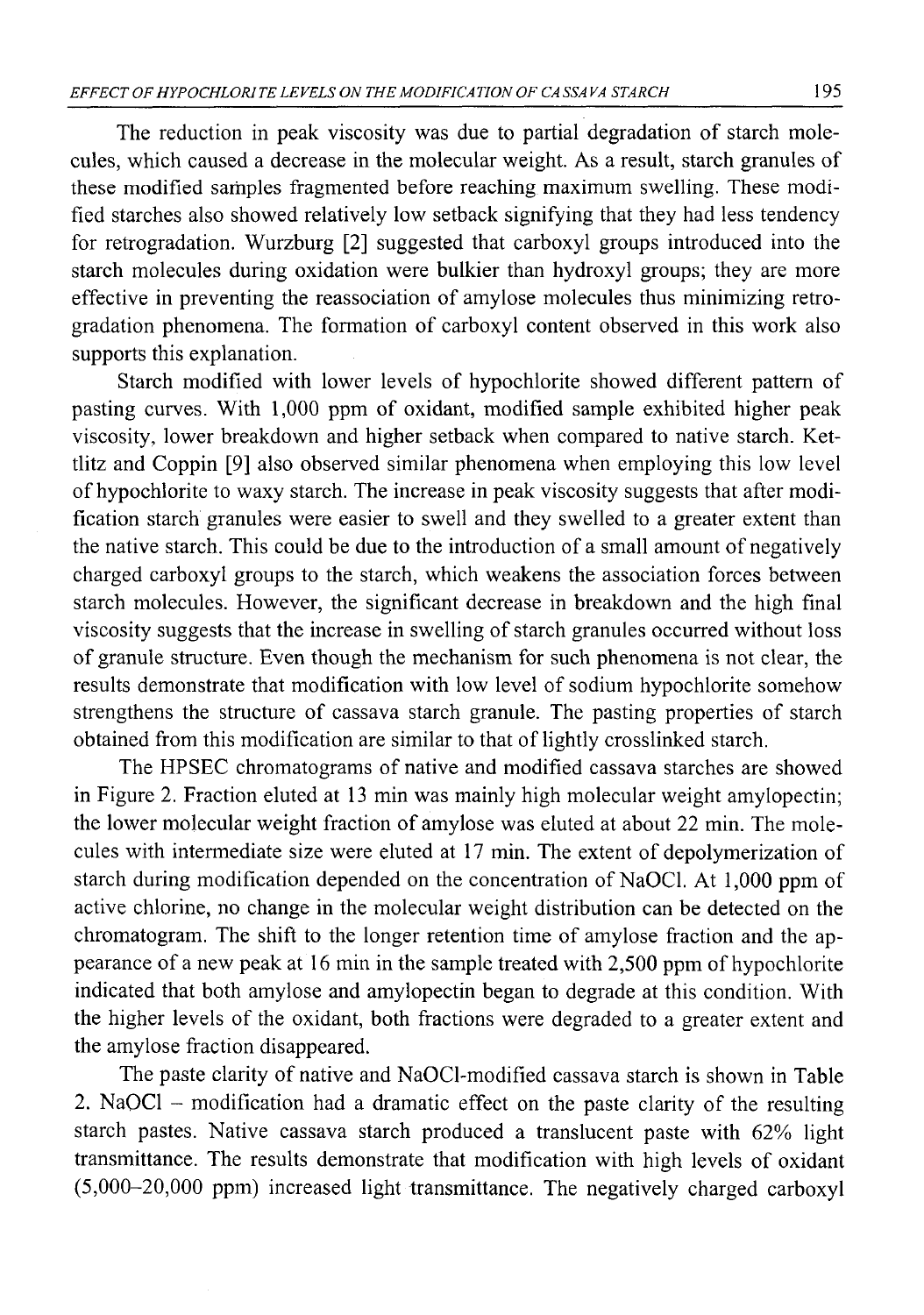groups that formed in these samples caused the repulsion between adjacent starch molecules and reduced interchain association leading to a high clarity paste. On the other hand, starch modified with low level of hypochlorite showed a pronounced decrease in the paste clarity when compared to native starch. It has been reported that crosslinking caused the reduction in the paste clarity [13] possibly due to the presence of undisrupted swollen granules. The decrease in the light transmittance of the resulting modified starch in this study could be due to the remaining of such undisrupted swollen granules.



Fig. 2. Molecular weight distribution of native and NaOCl-modified cassava starch determined by highperformance size-exclusion chromatography.

Table 2

Light transmittance of pastes from native and NaOCl-modified cassava starches.

| Sample/NaOCl level (ppm) | Transmittance (%) |
|--------------------------|-------------------|
| Native starch            | $62.3 + 0.87$     |
| 1,000                    | $18.4 + 1.39$     |
| 2.500                    | $24.5 + 0.61$     |
| 5,000                    | $80.1 + 1.39$     |
| 10,000                   | $95.0 + 0.70$     |
| 20,000                   | $98.9 + 0.12$     |